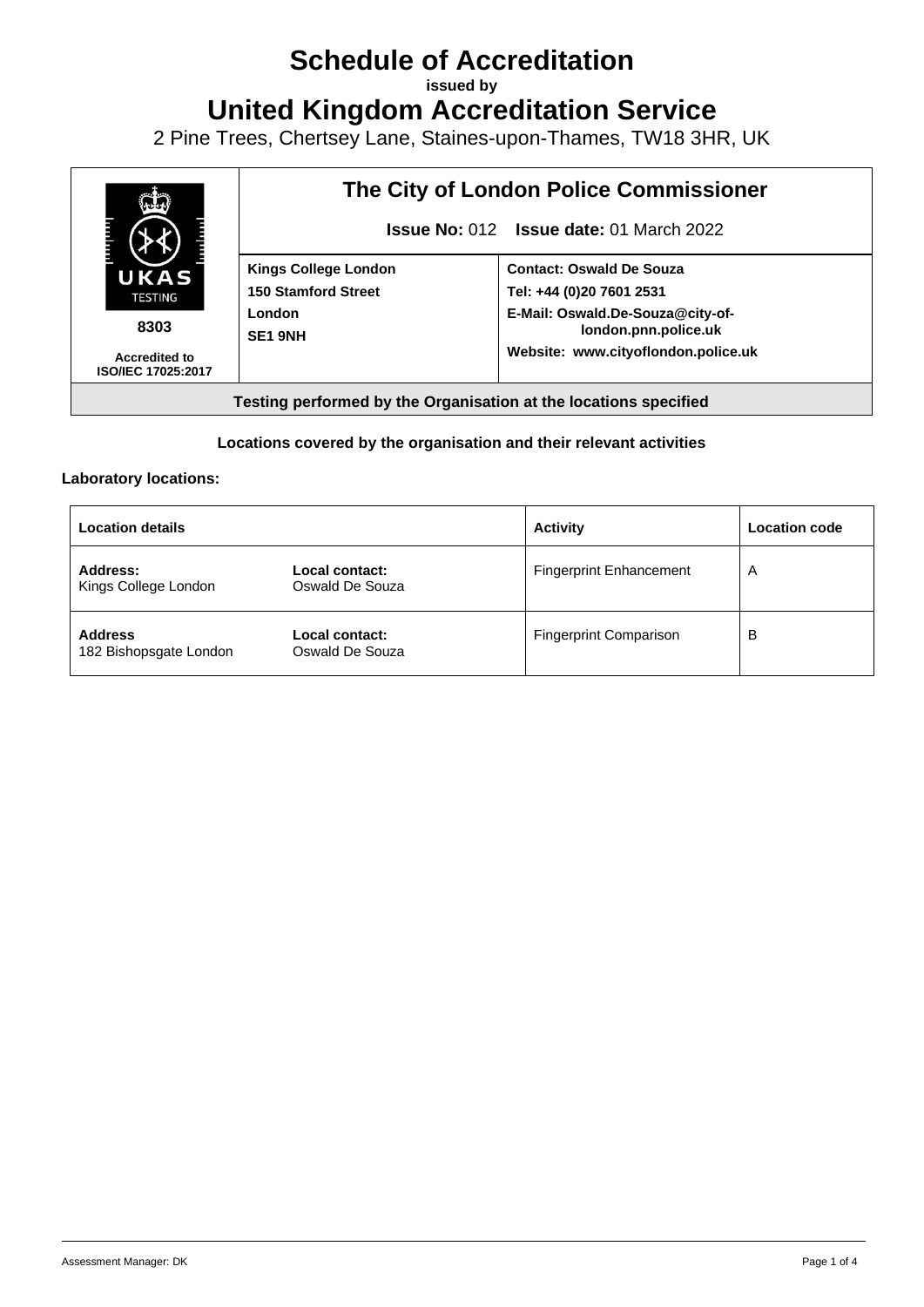

**Accredited to ISO/IEC 17025:2017**

#### **Schedule of Accreditation issued by United Kingdom Accreditation Service**

2 Pine Trees, Chertsey Lane, Staines -upon -Thames, TW18 3HR, UK

## **The City of London Police Commissioner**

**Issue No:** 012 **Issue date:** 01 March 2022

#### **Testing performed by the Organisation at the locations specified**

| Materials/Products tested                                                             | Type of test/Properties<br>measured/Range of<br>measurement | Standard specifications/<br>Equipment/Techniques used                                                                                                                                            | Location<br>Code |
|---------------------------------------------------------------------------------------|-------------------------------------------------------------|--------------------------------------------------------------------------------------------------------------------------------------------------------------------------------------------------|------------------|
|                                                                                       | <b>Forensic Testing</b>                                     | The organisation has demonstrated<br>adherence to the relevant<br>requirements of the Forensic<br>Science Regulators Code of<br>Practice and Conduct in relation to<br>their Forensic Activities |                  |
| <b>MARKS AND</b><br><b>IMPRESSIONS</b>                                                | <b>Forensic Analysis</b>                                    |                                                                                                                                                                                                  |                  |
| Fingermarks.<br>Any material which is<br>capable of retaining friction<br>ridge marks | Enhancement of fingermarks,<br>palm marks and plantar marks | Documented In-House Methods<br>using chemical enhancement and<br>lighting techniques (method<br>numbers provided in brackets):                                                                   | A                |
|                                                                                       |                                                             | <b>Powder Suspensions</b><br>$(SOP_05)$ :<br>Carbon based - black<br>Titanium dioxide based -<br>white                                                                                           |                  |
|                                                                                       |                                                             | Acid dye treatments -aqueous<br>$(SOP_07)$<br>Acid Black 1<br>Acid Violet 17<br>Acid Yellow 7                                                                                                    |                  |
|                                                                                       |                                                             | Cyanoacrylate (CNA) Fuming<br>$(SOP-03)$                                                                                                                                                         |                  |
|                                                                                       |                                                             | Basic Yellow 40 (BY40)<br>ethanol based (SOP_04)                                                                                                                                                 |                  |
|                                                                                       |                                                             | Ninhydrin (SOP_01)                                                                                                                                                                               |                  |
|                                                                                       |                                                             | 1,8-Diazafluoren-9-one (DFO)<br>$(SOP_02)$                                                                                                                                                       |                  |
|                                                                                       |                                                             |                                                                                                                                                                                                  |                  |

### DETAIL OF ACCREDITATION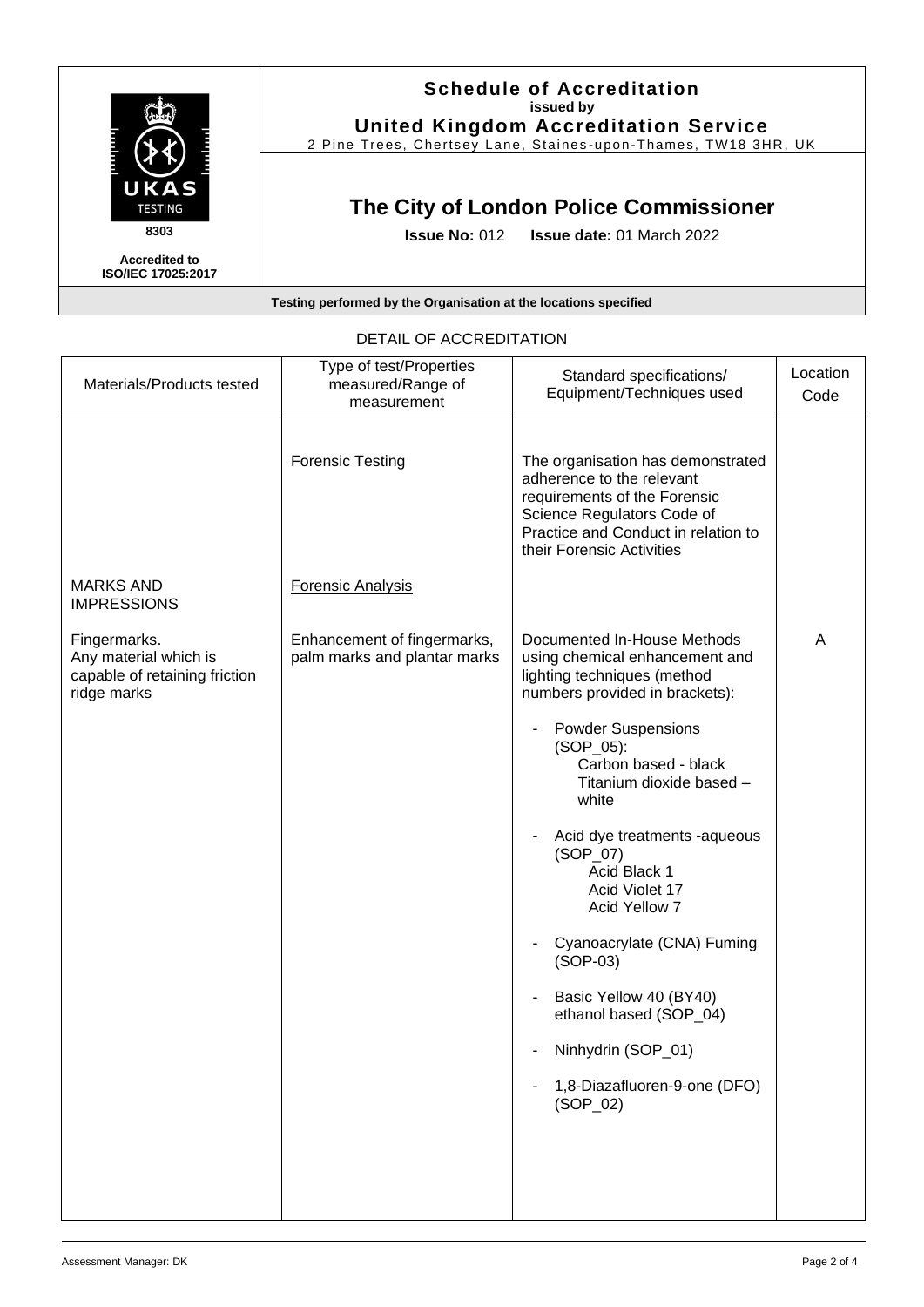

**Accredited to ISO/IEC 17025:2017**

#### **Schedule of Accreditation issued by United Kingdom Accreditation Service**

2 Pine Trees, Chertsey Lane, Staines -upon -Thames, TW18 3HR, UK

### **The City of London Police Commissioner**

**Issue No:** 012 **Issue date:** 01 March 2022

#### **Testing performed by the Organisation at the locations specified**

| measured/Range of<br>measurement                                                                    | Standard specifications/<br>Equipment/Techniques used                                                                                                                                                                                                                                                                                                                                                                                                                                                                                                                                                                                                                                                                                                                                                                                                                                                                                                                                       | Location<br>Code |
|-----------------------------------------------------------------------------------------------------|---------------------------------------------------------------------------------------------------------------------------------------------------------------------------------------------------------------------------------------------------------------------------------------------------------------------------------------------------------------------------------------------------------------------------------------------------------------------------------------------------------------------------------------------------------------------------------------------------------------------------------------------------------------------------------------------------------------------------------------------------------------------------------------------------------------------------------------------------------------------------------------------------------------------------------------------------------------------------------------------|------------------|
| Forensic Analysis (cont'd)                                                                          |                                                                                                                                                                                                                                                                                                                                                                                                                                                                                                                                                                                                                                                                                                                                                                                                                                                                                                                                                                                             |                  |
| Enhancement of fingermarks,<br>palm marks and plantar marks                                         | Documented In-House Methods<br>using visual and lighting<br>enhancement techniques:<br>Visual examination (SOP_09<br>-<br>8(10)<br>White light<br><b>High Intensity Light Sources</b><br>$(SOP_09)$<br>Crime Lite ML2<br>UV $((\lambda = 350 - 380)$ nm)<br>Blue $(\lambda = 420 - 470)$ ,<br>Green $(\lambda = 490 - 560)$ nm),<br>Crime Lite<br>Violet ( $\lambda$ =400-430nm),<br>Blue ( $\lambda$ =430-470nm),<br>Blue/green ( $\lambda$ =460-<br>510nm),<br>Green $(\lambda = 500 - 550$ nm)<br>Crime Lite 80s<br>Green $(\lambda = 500 - 550$ nm)<br>Crime Lite 82s<br>UV ( $\lambda$ =350-380nm),<br>Green $(\lambda = 480 - 560)$ nm),<br>Orange ( $\lambda$ =570-610nm)<br>Crime Lite 8x4<br>UV $((\lambda = 350 - 380)$ nm)<br>Violet ( $\lambda$ =395-425nm),<br>Blue ( $\lambda$ =420-470nm),<br>Blue/green ( $\lambda$ =445-<br>510nm),<br>Green ( $\lambda$ =480-560nm)<br>Orange $(\lambda = 570 - 610$ nm)<br>Documented In-House Methods<br>(SOP_11) for imaging / digital | A<br>A           |
| Determination of the presence<br>of friction ridge characteristics<br>for the purpose of subsequent | DCS4<br>$\overline{\phantom{a}}$<br>Documented In-House methods<br>(SOP-10) using visual examination                                                                                                                                                                                                                                                                                                                                                                                                                                                                                                                                                                                                                                                                                                                                                                                                                                                                                        | A                |
|                                                                                                     | comparison                                                                                                                                                                                                                                                                                                                                                                                                                                                                                                                                                                                                                                                                                                                                                                                                                                                                                                                                                                                  | capture          |